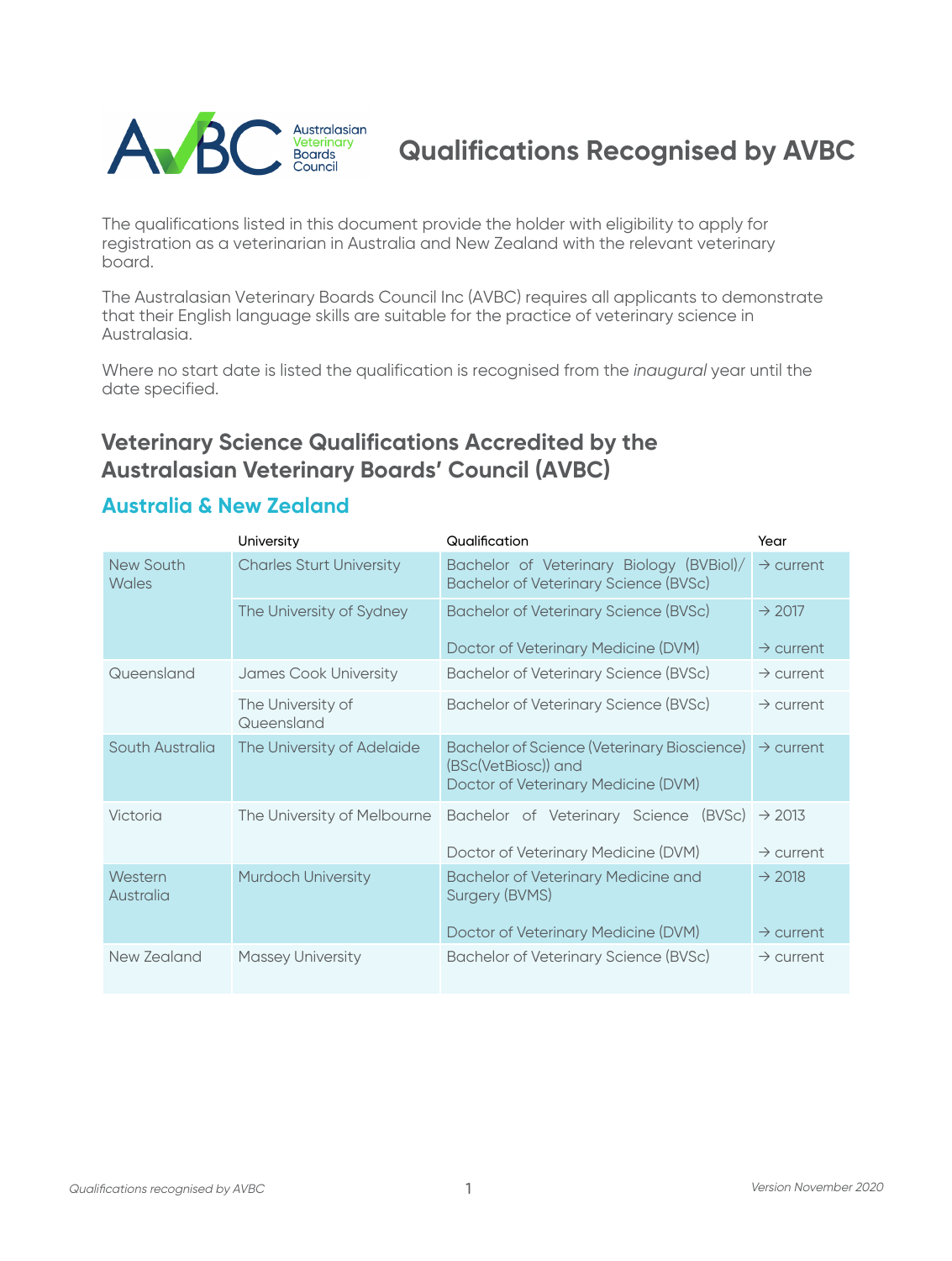#### **Veterinary Science Qualifications Accredited by the Royal College of Veterinary Surgeons (RCVS)**

#### **United Kingdom**

| University                                              | Qualification                                                                             | Year                  |
|---------------------------------------------------------|-------------------------------------------------------------------------------------------|-----------------------|
| <b>Royal Veterinary College</b><br>University of London | <b>Bachelor of Veterinary Medicine (BVetMed)</b>                                          | $\rightarrow$ current |
| <b>Bristol University</b>                               | Bachelor of Veterinary Science (BVSc)                                                     | $\rightarrow$ current |
| University of Liverpool                                 | <b>Bachelor of Veterinary Science (BVSc)</b>                                              | $\rightarrow$ current |
| University of Cambridge                                 | Bachelor of Veterinary Medicine (VetMB)                                                   | $\rightarrow$ current |
| University of Glasgow                                   | <b>Bachelor of Veterinary Medicine and Surgery</b><br>(BVMS)                              | $\rightarrow$ current |
| The University of Edinburgh                             | Bachelor of Veterinary Medicine and Surgery<br>(BVM&S)                                    | $\rightarrow$ current |
| The University of Nottingham                            | Bachelor of Veterinary Medicine and<br><b>Bachelor of Veterinary Surgery</b><br>(BVM BVS) | $\rightarrow$ current |
| University of Surrey                                    | <b>Bachelor of Veterinary Medicine and Science</b><br>(BVMSci)                            | $\rightarrow$ current |

### **Veterinary Science Qualifications Accredited by the South African Veterinary Council (SAVC)**

#### **South Africa**

| University                                | Qualification                                   | Year                  |
|-------------------------------------------|-------------------------------------------------|-----------------------|
| University of Pretoria<br>(Onderstepoort) | <b>Bachelor of Veterinary Science</b><br>(BVSc) | $\rightarrow$ current |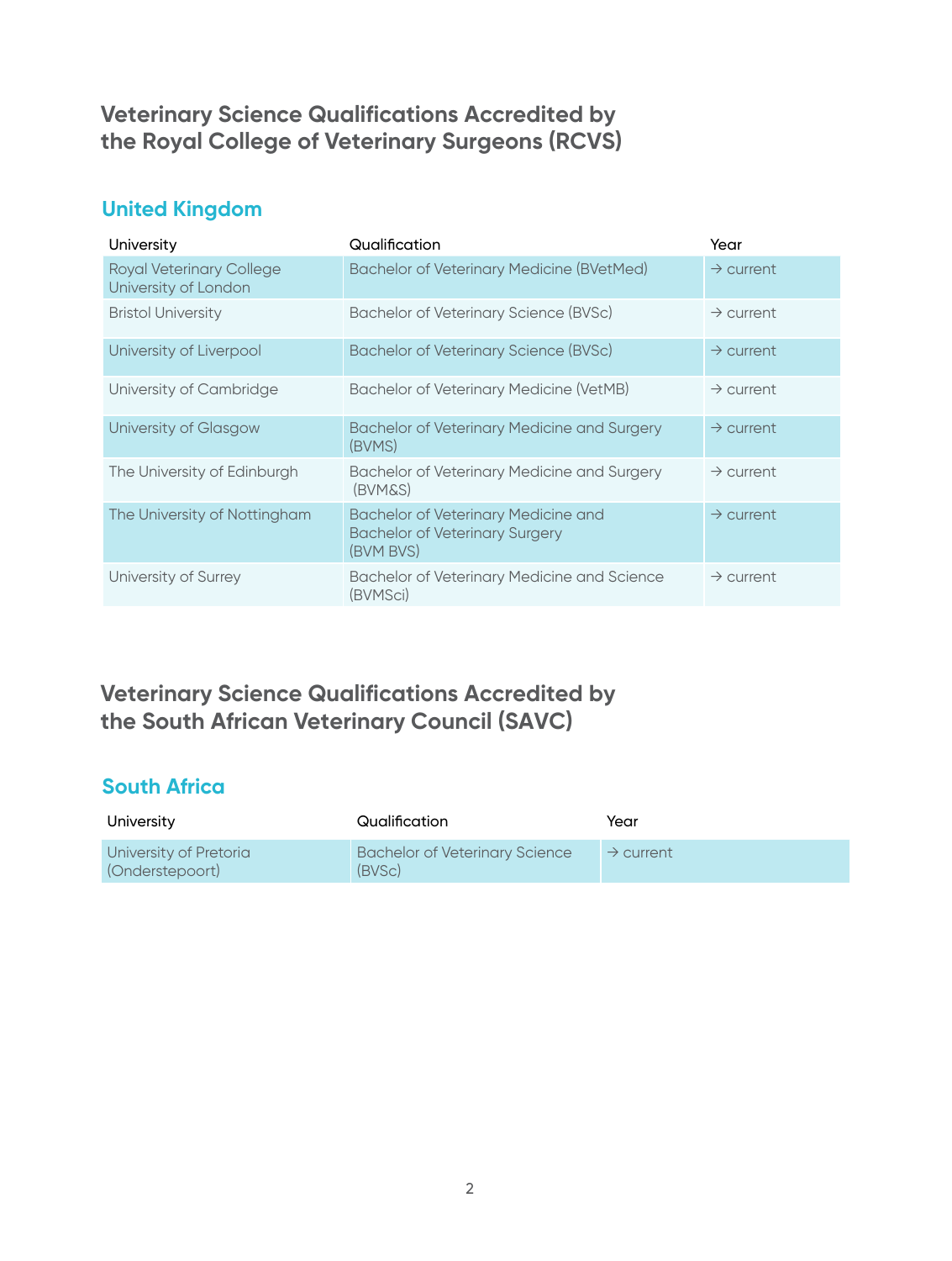### **Universities Accredited by the American Veterinary Medical Association (AVMA) Council on Education**® **(CoE)**

#### **United States of America (NAVLE**®  **required)**

|                  | University                                                                      | Qualification                         | Year                  |
|------------------|---------------------------------------------------------------------------------|---------------------------------------|-----------------------|
| Alabama          | <b>Auburn University</b>                                                        | Doctor of Veterinary Medicine (DVM)   | $\rightarrow$ current |
|                  | <b>Tuskegee University</b>                                                      | Doctor of Veterinary Medicine (DVM)   | $\rightarrow$ current |
| Arizona          | Midwestern University                                                           | Doctor of Veterinary Medicine (DVM)   | $\rightarrow$ current |
| California       | University of California                                                        | Doctor of Veterinary Medicine (DVM)   | $\rightarrow$ current |
|                  | Western University of Health<br><b>Sciences</b>                                 | Doctor of Veterinary Medicine (DVM)   | $\rightarrow$ current |
| Colorado         | Colorado State University                                                       | Doctor of Veterinary Medicine (DVM)   | $\rightarrow$ current |
| Florida          | University of Florida                                                           | Doctor of Veterinary Medicine (DVM)   | $\rightarrow$ current |
| Georgia          | University of Georgia                                                           | Doctor of Veterinary Medicine (DVM)   | $\rightarrow$ current |
| <b>Illinois</b>  | University of Illinois                                                          | Doctor of Veterinary Medicine (DVM)   | $\rightarrow$ current |
| Indiana          | <b>Purdue University</b>                                                        | Doctor of Veterinary Medicine (DVM)   | $\rightarrow$ current |
| lowa             | <b>lowa State University</b>                                                    | Doctor of Veterinary Medicine (DVM)   | $\rightarrow$ current |
| Kansas           | Kansas State University                                                         | Doctor of Veterinary Medicine (DVM)   | $\rightarrow$ current |
| Louisiana        | Louisiana State University                                                      | Doctor of Veterinary Medicine (DVM)   | $\rightarrow$ current |
| Massachusetts    | <b>Tufts University</b>                                                         | Doctor of Veterinary Medicine (DVM)   | $\rightarrow$ current |
| Michigan         | Michigan State University                                                       | Doctor of Veterinary Medicine (DVM)   | $\rightarrow$ current |
| Minnesota        | The University of Minnesota                                                     | Doctor of Veterinary Medicine (DVM)   | $\rightarrow$ current |
| Mississippi      | Mississippi State University                                                    | Doctor of Veterinary Medicine (DVM)   | $\rightarrow$ current |
| Missouri         | University of Missouri<br>Columbia                                              | Doctor of Veterinary Medicine (DVM)   | $\rightarrow$ current |
| New York         | <b>Cornell University</b>                                                       | Doctor of Veterinary Medicine (DVM)   | $\rightarrow$ current |
| North Carolina   | North Carolina State<br>University                                              | Doctor of Veterinary Medicine (DVM)   | $\rightarrow$ current |
| Ohio             | The Ohio State University                                                       | Doctor of Veterinary Medicine (DVM)   | $\rightarrow$ current |
| Oklahoma         | Oklahoma State University                                                       | Doctor of Veterinary Medicine (DVM)   | $\rightarrow$ current |
| Oregon           | Oregon State University                                                         | Doctor of Veterinary Medicine (DVM)   | $\rightarrow$ current |
| Pennsylvania     | University of Pennsylvania                                                      | Veterinariae Medicinae Doctoris (VMD) | $\rightarrow$ current |
| <b>Tennessee</b> | University of Tennessee                                                         | Doctor of Veterinary Medicine (DVM)   | $\rightarrow$ current |
|                  | <b>Lincoln Memorial University</b>                                              | Doctor of Veterinary Medicine (DVM)   | $\rightarrow$ current |
| Texas            | <b>Texas A&amp;M University</b>                                                 | Doctor of Veterinary Medicine (DVM)   | $\rightarrow$ current |
| Virginia         | Virginia Tech (Virginia-Maryland<br>Regional College of Veterinary<br>Medicine) | Doctor of Veterinary Medicine (DVM)   | $\rightarrow$ current |
| Washington       | <b>Washington State University</b>                                              | Doctor of Veterinary Medicine (DVM)   | $\rightarrow$ current |
| Wisconsin        | University of Wisconsin-Madison                                                 | Doctor of Veterinary Medicine (DVM)   | $\rightarrow$ current |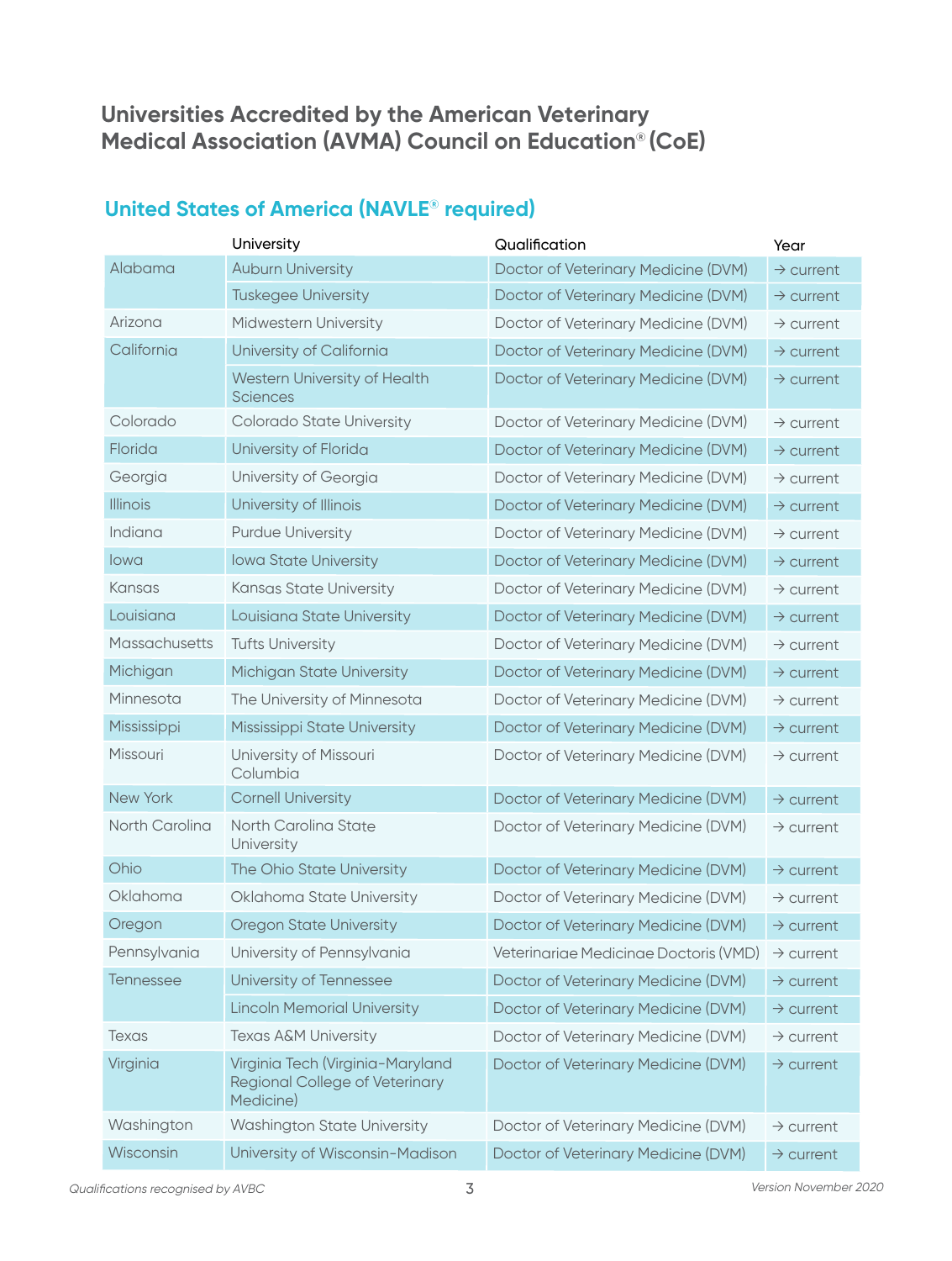#### **Universities Accredited by the American Veterinary Medical Association (AVMA) Council on Education**® **(CoE)**

### **Canada (NAVLE**® **required)**

| Province                              | University                            | Qualification                       | Year                  |
|---------------------------------------|---------------------------------------|-------------------------------------|-----------------------|
| Alberta                               | University of Calgary                 | Doctor of Veterinary Medicine (DVM) | $\rightarrow$ current |
| Ontaria                               | University of Guelph                  | Doctor of Veterinary Medicine (DVM) | $\rightarrow$ current |
| <b>Prince Edward</b><br><b>Island</b> | University of Prince<br>Edward Island | Doctor of Veterinary Medicine (DVM) | $\rightarrow$ current |
| Quebec                                | Université de Montréal                | Docteur en Médecine Vétéringire     | $\rightarrow$ current |
| Saskatchewan                          | University of Saskatchewan            | Doctor of Veterinary Medicine (DVM) | $\rightarrow$ current |

### **West Indies (NAVLE**® **required)**

| Country                      | University                                                               | Qualification                       | Year                       |
|------------------------------|--------------------------------------------------------------------------|-------------------------------------|----------------------------|
| <b>St. Kitts &amp; Nevis</b> | Ross University School of<br><b>Veterinary Medicine</b>                  | Doctor of Veterinary Medicine (DVM) | $2011 \rightarrow$ current |
| Grenada                      | <b>St. Georges University</b><br>School of Veterinary<br><b>Medicine</b> | Doctor of Veterinary Medicine (DVM) | $2011 \rightarrow$ current |

### **International (NAVLE**® **required)**

| Country     | University                                 | Qualification                                                                            | Year                       |
|-------------|--------------------------------------------|------------------------------------------------------------------------------------------|----------------------------|
| France      | Campus Vétérinaire de Lyon                 | Diplôme d'Etat de docteur vétérinaire                                                    | $2011 \rightarrow$ current |
| Mexico      | Universidad Nacional<br>Autonoma de México | Medico Veterinario Zootecnista (MVZ)                                                     | $2011 \rightarrow$ current |
| Netherlands | <b>State University of Utrecht</b>         | Dierenarts degree                                                                        | $1973 \div 2013$           |
|             |                                            | Bachelor of Science/Master of Science $2013 \rightarrow$ current<br>(Veterinary Science) |                            |
| South Korea | <b>Seoul National University</b>           | Doctor of Veterinary Medicine (DVM)                                                      | $2018 \rightarrow$ current |

# **Republic of Ireland (NAVLE**® **not required)**

| University                                                       | Qualification                                       | Year                       | <b>Accrediting Body</b>                                                                       |
|------------------------------------------------------------------|-----------------------------------------------------|----------------------------|-----------------------------------------------------------------------------------------------|
| <b>National</b><br>of Ireland<br>(University College)<br>Dublin) | University Bachelor of Veterinary<br>Medicine (MVB) | $\rightarrow$ 1986         | <b>RCVS</b>                                                                                   |
|                                                                  |                                                     | $2004 \rightarrow 2011$    | European Association of<br>Establishments for Veterinary<br>Education (EAEVE)/<br><b>AVBC</b> |
|                                                                  |                                                     | $2012 \rightarrow$ current | AVBC/AVMA                                                                                     |